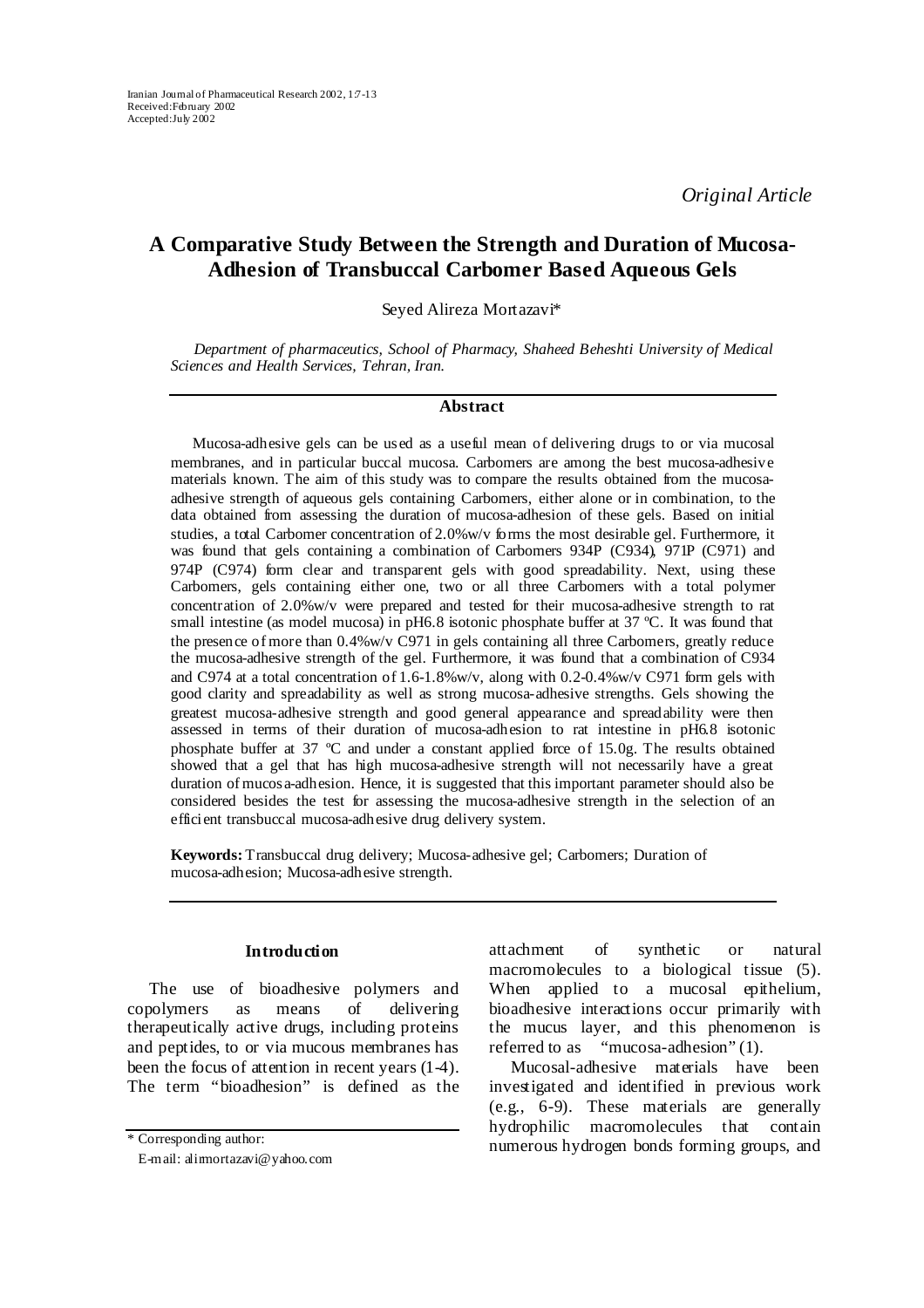will hydrate and swell when placed in contact with an aqueous solution. These materials need to hydrate to become adhesive but overhydration usually results in the formation of a slippery mucilage and a loss of the adhesive properties.

Among the various routes of delivering mucosa-adhesive dosage forms, the buccal route appear to offer a series of advantages, including good accessibility, robust epithelium, quick and easy removal of the dosage form in case of need, good drug absorption, avoidance of first pass hepatic metabolism to a great extent, and satisfactory patient acceptance and compliance (3, 10, 11). Bioadhesive gels may be used locally for drug delivery within the buccal cavity, with the aim of prolonging the residence time of drugs (4, 10). One of the original buccal mucosa-adhesive delivery systems is "Orabase®", which consists of finely ground pectin, gelatin and sodium carboxymethyl cellulose dispersed in a polyethylene and a mineral oil gel base (4). This system has been used for the local application of steroids for the treatment of mucosal ulceration, and can remain at its site of application for 15-150min.

In a study by Ishida and co-workers (12) a high-viscosity gel ointment containing 12.5% Carbomer 934 within glycerin or polyethylene glycol was prepared. Sodium salicylate was then added to this formulation and its invivo absorption in hamster cheek pouch was investigated. The results obtained showed that the formulation could provide sustained drug absorption for 5h. They also found that the consistency of the gel ointment affects the rate of drug release, and should be taken into consideration.

In this study attempts were made to compare and contrast the results obtained from assessing the strength of mucosa-adhesion of various Carbomers (either alone or in combination) in the form of aqueous gels, with their duration of mucosa-adhesion, in order to see whether the data obtained from these two important parameters follow the same trend and are similar or not. This study will therefore clarify the need for conducting both these tests during the formulation of an effective and durable transbuccal mucosa-adhesive gel.

## **Experimental**

## **Materials**

Carbomer 934P, Carbomer 971P, Carbomer 974P and Polycarbophil were all obtained as a gift from No-avar-Arash Co. (B.F. Goodrich sales agent), Tehran, Iran. Sodium chloride, sodium dihydrogen phosphate, disodium hydrogen phosphate and sodium hydroxide were all purchased from Merck Chemical Co., Germany.

# **Methods**

# **Preparation of gels**

Carbomer containing gels were prepared using Carbomer 934P (C934), Carbomer 971P (C971), Carbomer 974P (C974) or Polycarbophil (PC) either alone or in combination. In the initial studies, gels containing 0.5-3.0%w/v Carbomer were prepared using distilled water and pH adjusted to 7.0 using 1N sodium hydroxide. Following the initial studies, it was found that gels containing 2.0%w/v Carbomer form the most desirable gels. Hence, further studies were performed using this concentration. For this purpose gels containing different amounts of one, two or three Carbomer were prepared in distilled water and in each case pH adjusted to 7.0. The gels prepared were then used for experimentation.

# **Preparation of the model mucosa (test surface)**

The model mucosal membrane used in this study was rat intestine. The preparation method used was similar to that of previous studies (8, 9). The middle sections, discarding the first 40- 50mm at either end, of fresh intestine were removed from male rat (approximately 220g weight and 6-8 weeks old), killed by cervical dislocation. These were frozen at -20 ºC until required, to inhibit muscle contraction, hence ensuring the flat and uniform surface essential for this type of adhesion testing. Before use the tissue was allowed to thaw at 4 ºC and cut into 5cm length pieces, which were then opened longitudinally to expose the inner mucosal surface. Each mucosal surface was washed gently with pH 6.8 isotonic phosphate buffer to remove any loose material, and then used for experimentation.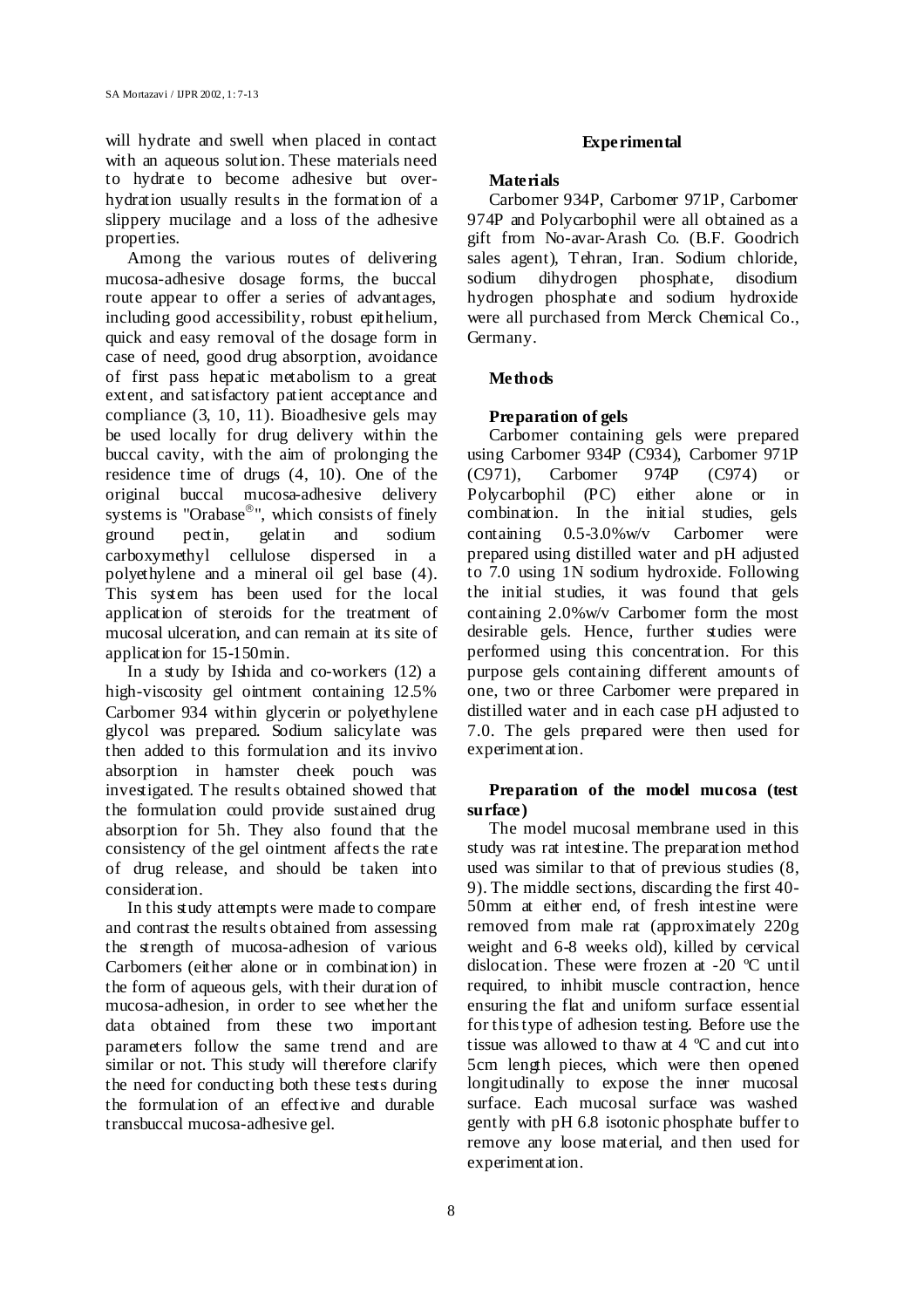#### **Mucosa-adhesive studies**

The gels prepared underwent the following tests:

# **Assessment of the mucosa-adhesive strength of gels**

In order to evaluate the mucosa-adhesive strength of the gels prepared (only those containing 2.0%w/v Carbomer), the apparatus shown in Figure 1 was used. This apparatus was principally similar to those described in previous studies (8, 9, 13-15). The upper stationary platform was linked to a balance, measuring the force needed to break contact between the gel and mucosa. The test cell was filled with pH6.8 isotonic phosphate buffer, maintained at 37 ºC, and sections of rat intestine placed and fixed in place over the two cylindrical platforms and allowed to equilibrate in this solution for 2min. 0.5g of the gels prepared were then individually sandwiched between the two mucosa-covered platforms. Gels were kept in place for 5min and then a constantly increasing force of 0.1 g/sec was applied on the adhesive joint formed between rat intestine and the test gel, by gradually lowering the lower platform. This trend was continued until the contact between the test gel and mucosa was broken and the maximum detachment force measured was recorded.

#### **Assessment of the duration of mucosaadhesion of gels**

The apparatus used for this study was based on those described in previous studies (16, 17). The test apparatus (Figure 2) was composed of



assessing the mucosa-adhesive strength of test gels.



Figure 2. Schematic drawing of one compartment of the apparatus used for assessing the duration of mucosaadhesion of test gels.

six upper and six lower cylindrical platforms within a clear jacketed perspex cell, filled with pH6.8 isotonic phosphate buffer. Sections of rat intestine were mounted securely in place, mucosal side up wards, on each of the platforms and allowed to equilibrate for 2min. The test gels were then sandwiched between the two platforms and allowed to stand for 5min. Next, through two pulley system a 15.0g weight was applied on each upper platform. This weight was chosen (through initial studies), since it is not expected that buccal-adhesive gels encounter very high stresses in the mouth. As soon as the contact between the gel and the mucosal surface broke, a small flap dropped onto a photocell detector, stopping the timer device (recording the elapsed time to 0.1min) and measuring the duration of mucosa-adhesion of the gel.

#### **Results and Discussion**

As mentioned earlier, buccal cavity provides a very useful route for local and systemic delivery of drugs. Because of the rather limited studies performed on transbuccal mucosaadhesive gels, in this study attempts were made to investigate the efficacy of Carbomer containing gels as a base for transbuccal drug delivery, and to compare and contrast the results obtained from the mucosa-adhesive strengths of these gels with their duration of mucosa-adhesion, in order to find out whether they follow a similar trend or not.

Carbomers, which are long chain polymers made of acrylic acid units, have been recognized as strong mucosa-adhesives (1, 4, 6, Figure 1. Schematic drawing of the apparatus used for 9, 15, 18). In this study aqueous gels at pH7.0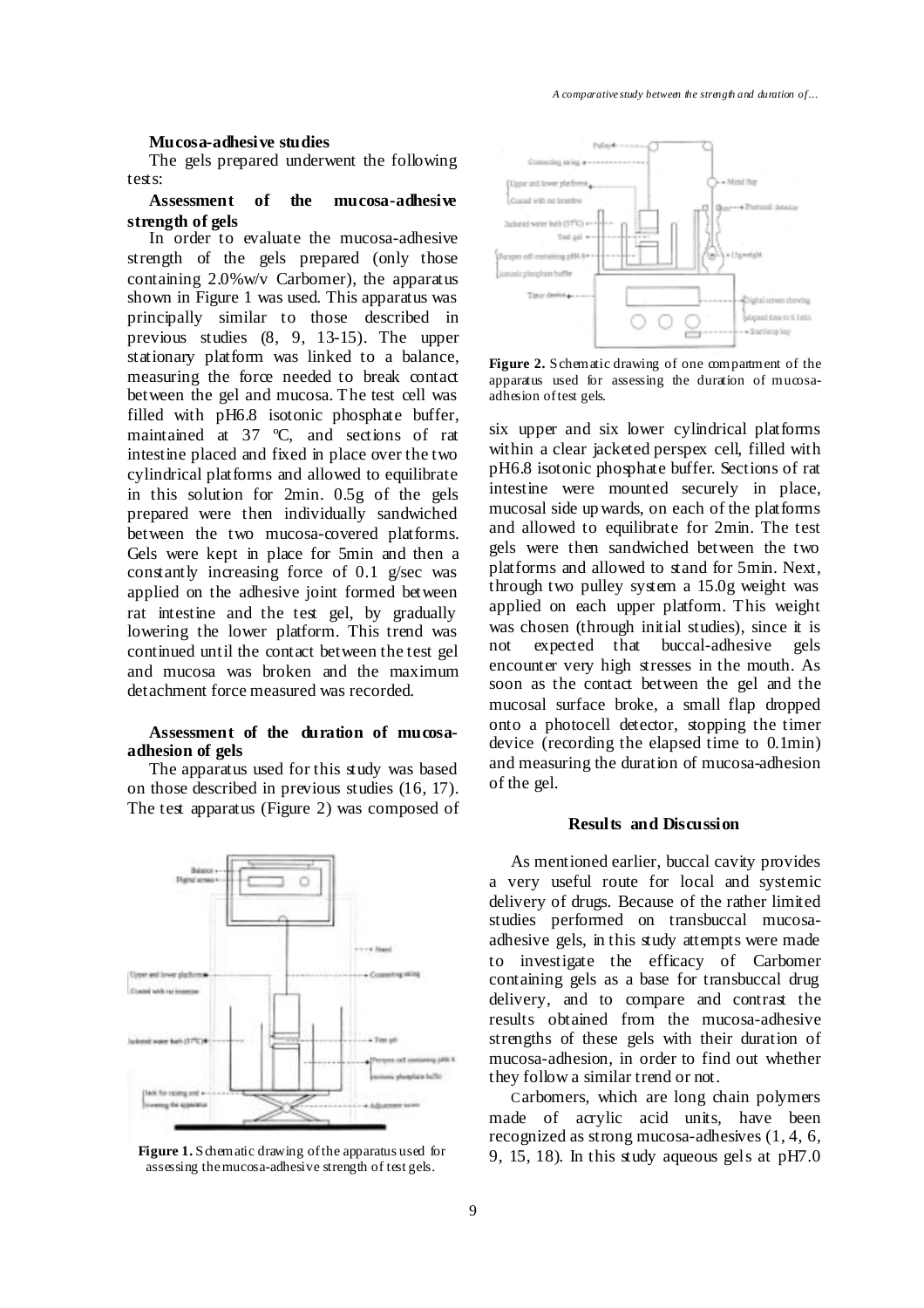(this pH was chosen in order to make the pH of the gel close to that of the buccal cavity, hence preventing discomfort in the mouth during use) were prepared and assessed.

 In the initial studies gels were prepared using four Carbomer, which were C934, C971, C974 and PC. Gels were prepared using each Carbomer alone at a polymer concentration of 0.5-3.0%w/v. Results showed that except for PC containing gels, with the other Carbomers investigated a polymer concentration of 2.0%w/v produced the most suitable gel. PC containing gels formed hazy and non-uniform gels with poor spreadability at all the concentrations studied and felt rough when spread on the buccal mucosa. Hence, this polymer was left out of further studies. As mentioned above, with the other Carbomers studied, gels containing 2.0%w/v polymer formed the best gels. Among these gels, gels containing C971 formed the most clear and transparent gels and had the least apparent viscosity and would easily spread on the buccal mucosa. C934 containing gels were found to be the least clear of all gels studied and were slightly hazy and had the greatest apparent viscosity and the worst spreadability on the buccal mucosa. C974 also formed slightly hazy gels, which were found to be in between C934 and C971 containing gels in terms of their visual characteristics and spreadability. Gels containing less than or greater than 2.0%w/v Carbomer were found to have unsuitable apparent viscosity and spreadability and hence left out of further studies.

Based on the results obtained, it was decided

to add C971 to gels containing C934 or C974 alone or their combination, in order to produce desirable gels, which are not only clear and transparent, but also have an adequate apparent viscosity and spreadability on the buccal mucosa, which is a critical factor in improving patient acceptance.

The results obtained from assessing the mucosa-adhesive strength of gels prepared are shown in Table 1. As can be seen, among gels containing only one Carbomer, the C934 containing gel resulted in the greatest mucosaadhesive strength, followed by C974 and C971. In fact the mucosa-adhesive strength of C971 containing gels was greatly less than that of C934 and C974 containing gels. In a previous study (19), C971 has also been found to have weaker mucosa-adhesive strength than C934. Furthermore, it was found that the addition of C971 to gels containing either C934 or C974 resulted in a reduction in the mucosa-adhesive strength of gel. This reduction was found to be greater with increasing the amount of C971 in gel. On the other hand, since gels containing C974 alone showed good mucosa-adhesive strength, its addition to C934 containing gels resulted in a small reduction in the mucosaadhesive strength of gel. However, it should be noted that even though gels containing both C934 and C974 were less hazy and had better spreadability than gels containing C934 alone, but still were not completely clear and transparent, and this could affect their patient acceptance during use. Hence, it was decided to prepare gels containing all three Carbomers in order to form gels, which not only have good

| $p_{11}$ 0.0 isolonic phosphate banci at $p_{11} \in \{11, 0, 0\}$ , in car $\pm$ standard deviation $\mu$<br>Carbomer composition<br>within the gel $(\% w/v)$ |      |                          | Mucosa-adhesive<br>strength $(mN)$ | Carbomer composition<br>within the gel $(\% w/v)$ |      |      | Mucosa-adhesive<br>strength $(mN)$ |
|-----------------------------------------------------------------------------------------------------------------------------------------------------------------|------|--------------------------|------------------------------------|---------------------------------------------------|------|------|------------------------------------|
| C934                                                                                                                                                            | C974 | C971                     |                                    | C934                                              | C974 | C971 |                                    |
| 2.0                                                                                                                                                             |      |                          | $878 \pm 16$                       | 1.2                                               | 0.4  | 0.4  | $596 \pm 21$                       |
|                                                                                                                                                                 | 2.0  | $\overline{\phantom{m}}$ | $783 + 24$                         | 1.0                                               | 0.8  | 0.2  | $668 \pm 17$                       |
| $- -$                                                                                                                                                           | $-$  | 2.0                      | $256 \pm 5$                        | 1.0                                               | 0.5  | 0.5  | $532 \pm 15$                       |
| 1.5                                                                                                                                                             | $-$  | 0.5                      | $503 \pm 12$                       | 1.0                                               | 0.2  | 0.8  | $445 \pm 11$                       |
| 1.0                                                                                                                                                             | --   | 1.0                      | $366 \pm 13$                       | 0.8                                               | 1.0  | 0.2  | $711 \pm 28$                       |
| 0.5                                                                                                                                                             |      | 1.5                      | $287 \pm 18$                       | 0.8                                               | 0.8  | 0.4  | $621 \pm 22$                       |
| --                                                                                                                                                              | 0.5  | 1.5                      | $310 \pm 12$                       | 0.8                                               | 0.2  | 1.0  | $412 \pm 22$                       |
|                                                                                                                                                                 | 1.0  | 1.0                      | $539 \pm 18$                       | 0.6                                               | 1.2  | 0.2  | $715 \pm 25$                       |
| --                                                                                                                                                              | 1.5  | 0.5                      | $683 \pm 9$                        | 0.4                                               | 1.4  | 0.2  | $723 \pm 25$                       |
| 0.5                                                                                                                                                             | 1.5  | $- -$                    | $810 \pm 22$                       | 0.4                                               | 1.2  | 0.4  | $680 \pm 22$                       |
| 1.0                                                                                                                                                             | 1.0  | --                       | $839 \pm 18$                       | 0.4                                               | 0.2  | 1.4  | $333 \pm 15$                       |
| 1.5                                                                                                                                                             | 0.5  | $\qquad \qquad -$        | $855 \pm 15$                       | 0.2                                               | 1.6  | 0.2  | $732 \pm 26$                       |
| 1.6                                                                                                                                                             | 0.2  | 0.2                      | $696 \pm 17$                       | 0.2                                               | 1.4  | 0.4  | $695 \pm 32$                       |
| 1.2                                                                                                                                                             | 0.6  | 0.2                      | $676 \pm 22$                       | 0.2                                               | 0.9  | 0.9  | $531 \pm 10$                       |

| Table 1. Mucosa-adhesive strength of various Carbomer containing aqueous gels to rat small intestine in |  |  |  |
|---------------------------------------------------------------------------------------------------------|--|--|--|
| pH=6.8 isotonic phosphate buffer at 37 °C (n=3, mean $\pm$ standard deviation).                         |  |  |  |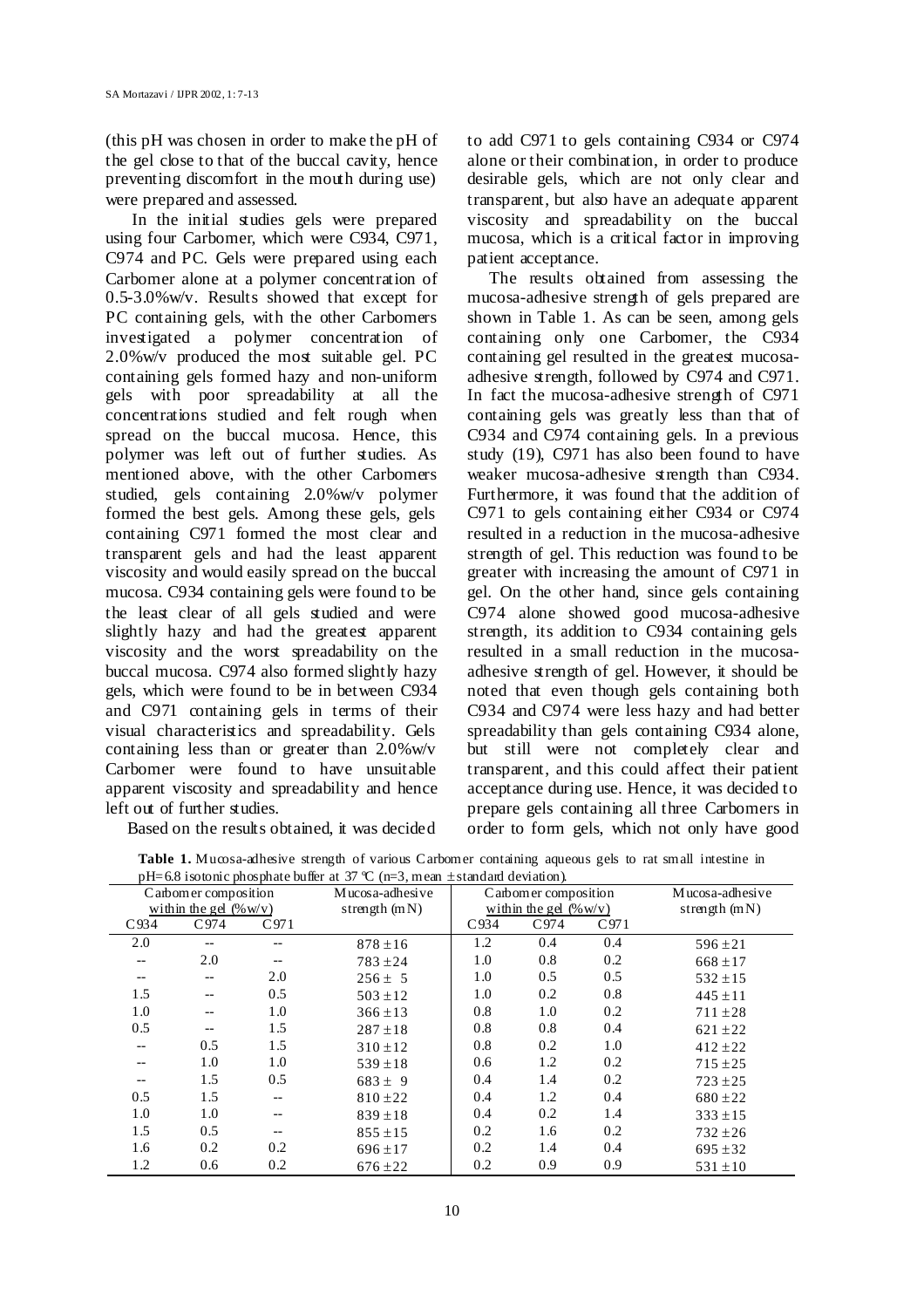| Formulation code | C arbomer composition<br>within the gel $(\% w/v)$ |              |     | Mucosa-adhesive | Duration of mucosa-adhesion |  |
|------------------|----------------------------------------------------|--------------|-----|-----------------|-----------------------------|--|
|                  | C934                                               | C974<br>C971 |     | strength $(mN)$ | (min)                       |  |
| F <sub>1</sub>   | 0.2                                                | 1.6          | 0.2 | $732 \pm 26$    | $121.1 \pm 4.7$             |  |
| F <sub>2</sub>   | 0.4                                                | 1.4          | 0.2 | $723 + 25$      | $145.2 \pm 9.8$             |  |
| F3               | 0.6                                                | 1.2          | 0.2 | $715 \pm 25$    | $162.5 \pm 6.8$             |  |
| F4               | 0.8                                                | 1.0          | 0.2 | $711 \pm 28$    | $193.3 \pm 12.4$            |  |
| F <sub>5</sub>   | 1.6                                                | 0.2          | 0.2 | $696 \pm 17$    | $151.4 \pm 9.7$             |  |
| F6               | 0.2                                                | 1.4          | 0.4 | $695 \pm 32$    | $83.6 \pm 3.1$              |  |
| F7               | 0.4                                                | 1.2          | 0.4 | $680 \pm 22$    | $95.4 \pm 5.5$              |  |
| F8               | 1.2                                                | 0.6          | 0.2 | $676 \pm 22$    | $130.9 \pm 3.3$             |  |
| F9               | 1.0                                                | 0.8          | 0.2 | $668 \pm 17$    | $112.4 \pm 4.5$             |  |

**Table 2.** A comparison between the mucosa-adhesive strength and duration of mucosa-adhesion of selected Carbomer containing gels to rat small intestine in pH6.8 isotonic phosphate buffer at 37  $\degree$ C  $(n=3, \text{ mean } \pm \text{ standard deviation}).$ 

mucosa-adhesive strengths, but also are clear and have desirable visual characteristics and spreadability. For this purpose, using an overall polymer concentration of 2.0%w/v, gels containing all three Carbomers selected (C934, C971 and C974) were prepared and assessed in terms of their mucosa-adhesive strength. It was found that increasing the amount of C971 in gels containing C934 and C974 improves the clarity and ease of spreading of the gel, but greatly reduces the mucosa-adhesive strength. In fact, it was found that the presence of more than 0.4%w/v C971 in these formulations, in spite of improving gels clarity, greatly reduces the mucosa-adhesive strength of the gel, compared with gels containing C934, C974 or their combination. With gels containing 0.2- 0.4%w/v C971, it was found that the presence of a greater amount of C934 in gel than C974, as expected slightly increases the mucosaadhesive strength of the gel, because of the greater mucosa-adhesive nature of C934 than C974. Overall, it could be said that gels containing 0.2%w/v C971 and 1.8%w/v C934 and C974 not only have good mucosa-adhesive strength, but also are clear, and have good spreadability. Hence, the presence of small amounts of C971 in these gel formulations appear to be critical.

An effective mucosa-adhesive transbuccal gel formulation should besides having a desirable appearance and spreadability, must adhere strongly to the mucosal surface for an extended period of time. As stated before, in most cases only the mucosa-adhesive strength of a newly formulated mucosa-adhesive system is evaluated, despite the fact that it is possible that a mucosa-adhesive system could initially adhere strongly to the mucosal surface but in

long term it could quickly overhydrate and get displaced from the site of adhesion. Hence, investigating both these parameters is critical in the development of an effective mucosaadhesive dosage form. In this study the data obtained from the mucosa-adhesive strength studies carried out on Carbomer containing gels were compared and contrasted with the data on their duration of mucosa-adhesion, in order to see whether the patterns of adhesion obtained are similar in all case. For this purpose, formulations resulting in greater mucosaadhesive strengths were selected and their duration of mucosa-adhesion to rat small intestine, under an applied force of 15.0g assessed. The results obtained are shown in Table 2. The greatest duration of mucosaadhesion was observed with formulation F4, which had the fourth highest mucosa-adhesive strength among the selected gels investigated. Formulations F6 and F7, both containing 0.4%w/v C971, in contrast to the other formulations containing 0.2%w/v C971, resulted in the lowest duration of mucosaadhesion among the selected gels studied. These findings clearly show that the results obtained from assessing the duration of mucosa-adhesion of gels prepared do not follow a similar trend to the data obtained from assessing the mucosa-adhesive strength of these gels (Table 1). This finding is in agreement with previous work (17), and hence suggests the importance of assessing the duration of mucosaadhesion of a test system as an important parameter in the selection of the ultimate formulation. In previous studies (16, 20) the rate of water uptake by a polymer has been considered as an important parameter in its mucosa-adhesive ability and duration of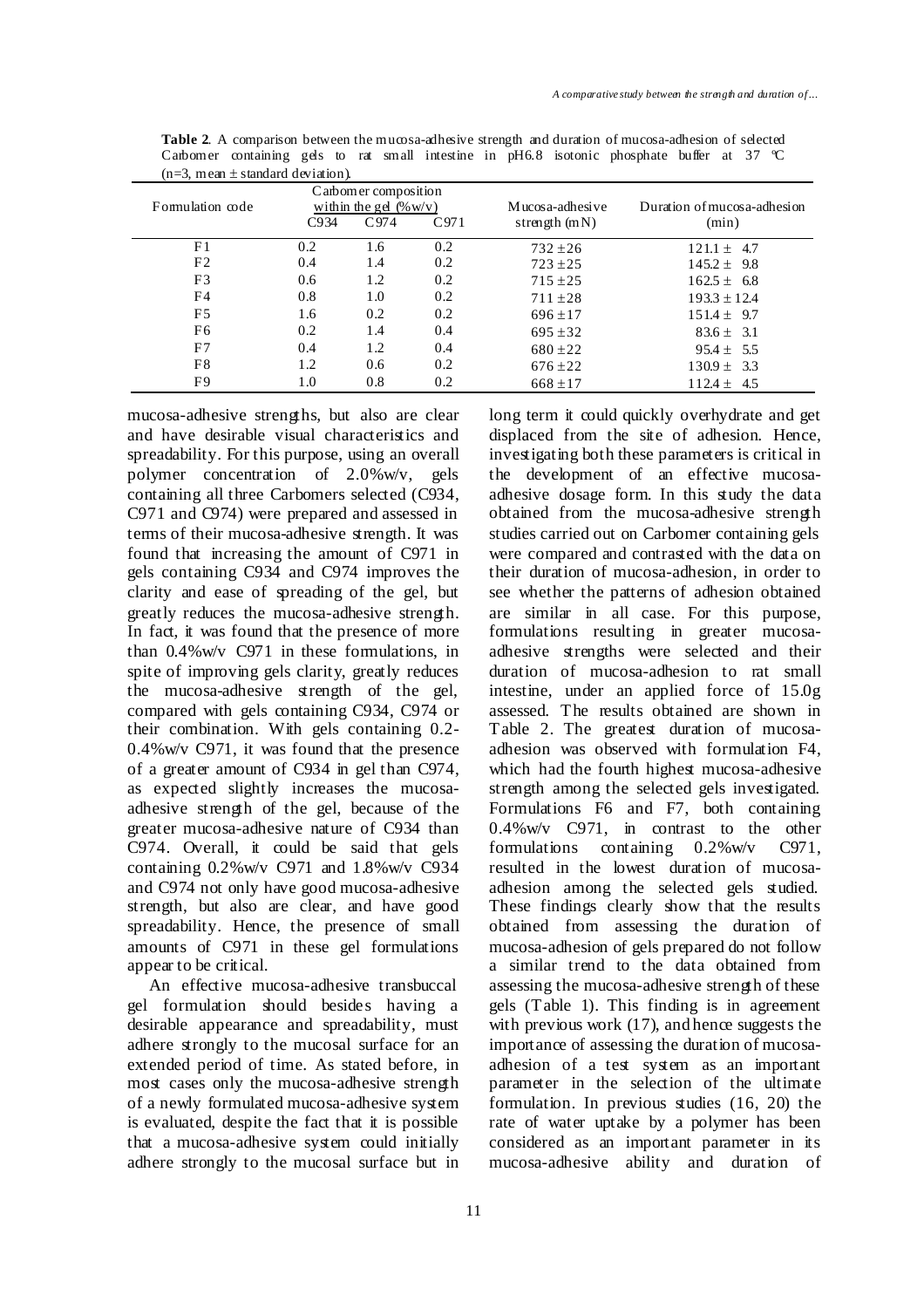mucosa-adhesion. Therefore, it is speculated that in the duration of mucosa-adhesion test, C971 takes up water at a faster rate from the surrounding medium than C934 and C974, resulting in a quicker dilution of the gel, which can consequently reduce the structural strength and resistance to disruption of the gel. The gel will eventually break as a result of cohesive failure within its structure. It should be noted that when assessing the mucosa-adhesive strength of C971 containing gels, because the length of time in which gel remains in contact with the mucosa and surrounding medium is relatively short, the difference in the rate of water uptake will not have a great influence on the results obtained.

Finally, it appears that the presence of 1.0- 1.2%w/v C974 within the gel, along with a maximum of 0.2%w/v C971 and 0.6-0.8%w/v C934 can form gels with strong mucosaadhesive strength as well as a reasonable duration of mucosa-adhesion.

Overall, formulation F4 resulted in the formation of the most suitable gel, with desirable visual appearance, clarity and spreadability as well as suitable mucosaadhesion. Furthermore, it is speculated that this formulation could remain longer in contact with the buccal mucosa invivo. In this study the gel was fully immersed in an aqueous environment in order to prevent it from dryness and resembles the presence of saliva. However, this condition could result in a quicker hydration and faster disruption of the gel, in contrast to buccal cavity which contains less fluid. At the end, it should be noted that in both the evaluation of mucosa-adhesive strength and duration of mucosa-adhesion tests, separation of the gel from the mucosal surface appeared to be a result of a cohesive failure within the gel structure. Therefore, the mucosal surface was found to be coated with a rather thin layer of gel at the end of each test (i.e. when gel-mucosa separation took place). This finding would mean that invivo, a thin layer of gel could still remain in contact with the buccal mucosa, even after the main bulk of the gel applied has been washed away by saliva, prolonging the residence time of the gel and allowing further drug release from it.

In conclusion, based on this study it could be said that the results obtained from the mere assessment of the mucosa-adhesive strength of a gel formulation do not provide an overview of the length of time this system remains on the mucosal surface and ignoring this rather important parameter could result in the formulation of a mucosa-adhesive formulation with a low duration of adhesion. Hence, these two tests should be used as complementary to each other in the formulation and selection of an effective and efficient transbuccal mucosaadhesive gel.

#### **References**

- (1) Woodley J. Bioadhesion: new possibilities for drug administration. *Clin. Pharmacokinet.* (2001) 40: 77- 84
- (2) Takeuchi H, Yamamoto H and Kawashima Y. Mucoadhesive nanoparticulate systems for peptide drug delivery. *Adv. Drug Deliv. Rev.* (2001) 47: 39- 54
- (3) Li C, Bhatt PP and Johnston TP. Evaluation of a mucoadhesive buccal patch for delivery of peptides: in vitro screening of bioadhesion. *Drug Dev. Ind. Pharm.* (1998) 24: 919-926
- (4) Ahuja A, Khar RK and Ali J. Mucoadhesive drug delivery systems*. Drug Dev. Ind. Pharm.* (1997) 23: 489-515
- (5) Peppas NA and Buri PA. Surface, interfacial and molecular aspects of polymer bioadhesion on soft tissue. *J. Contr. Rel.* (1985) 2: 257-275
- (6) Singla AK, Chawla M and Singh A. Potential applications of carbomer in oral mucoadhesive controlled drug delivery system: a review. *Drug Dev. Ind. Pharm.* (2000) 26: 913-924
- (7) Bernkop-Schnurch A and Steininger S. Synthesis and characterization of mucoadhesive thiolated polymers. *Int. J. Pharm.* (2000) 194: 239-247
- (8) Mortazavi SA. In vitro study of some factors affecting the adhesive strength of mucoadhesive polymeres. *J. Kerman Univ. Med. Sci.* (2001) 8: 50- 60
- (9) Mortazavi SA and Smart JD. An investigation of some factors influencing the invitro assessment of mucoadhesion. *Int. J. Pharm.* (1995) 116: 223-230
- (10) Yamamura K, Ohta S, Yano K, et al. Oral mucosal adhesive film containing local anesthetics: in vitro and clinical evaluation. *J. Biomed. Mater. Res.* (1998) 43: 313-317
- (11) Rathbone MJ, Ponchel G and Ghazali FA. Systemic oral mucosal drug delivery and delivery systems. In: Rathbone MJ (Ed.) *Oral Mucosal Drug Delivery.* Vol. 74 Marcel Dekker, New York, (1996) 241-284
- *(12)* Ishida M, Nambu N and Nagai T. Highly viscous gel ointment containing Carbopol for application to the oral mucosa. *Chem. Pharm. Bull.* (1983) 31: 4561- 4564
- (13) *Ch'n*g HS, Park H, Kelly P and Robinson JR. Bioadhesive polymers as platforms for oral controlled drug delivery II: synthesis and evaluation of some water-insoluble bioadhesive polymers. *J. Pharm. Sci.* (1985) 74: 399-405